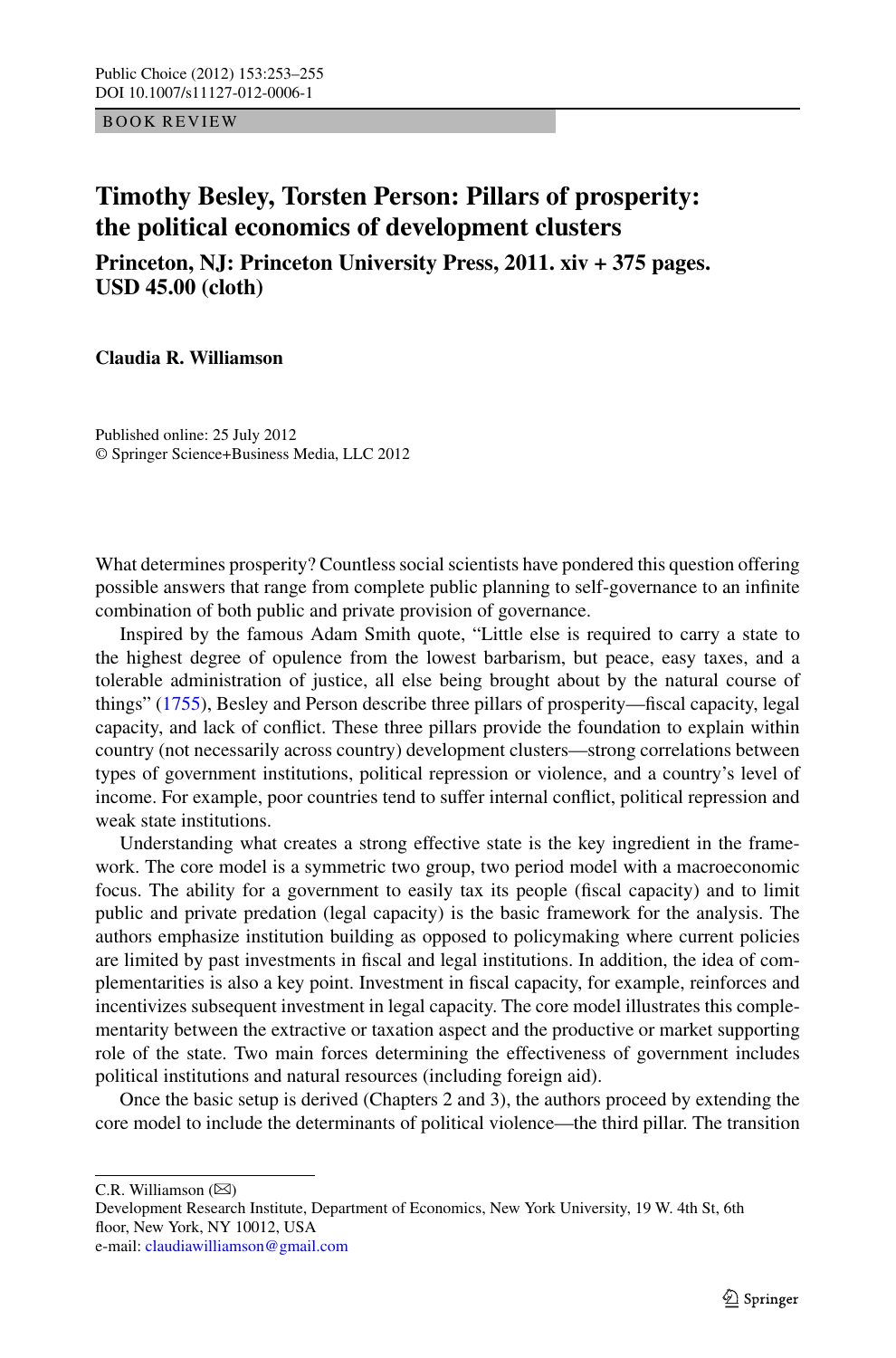of political power is endogenously determined by the potential for conflict, which depends on the level of investment in violence by the incumbent and opposition. In turn, these investments depend on the cohesiveness of existing political institutions and the demand for public goods. As before, the level of natural resources and foreign aid can alter the pay off to these investments.

Chapter 5 completes the analysis by endogenizing all three pillars to derive a  $3 \times 3$  state space matrix combining state capacity with determinants of conflict: common-interest, redistributive or weak states with peaceful, repressive, or civil-war states. A country's location in this matrix describes its development cluster explaining the level of income, conflict, and type of government. Chapter 6 extends the role of external rents by further analyzing the role of foreign development assistance. While the authors maintain that aid could have some positive impact such as increasing fiscal capacity, most of the results point to a destructive role. For example, foreign aid can decreases investment in state capacities and increases the likelihood of political violence as the return to maintaining power is increased. Chapter 7 offers a variety of avenues for political reform including constitutional rules and the importance of trust and social capital for effective governance. Chapter 8 summarizes the findings and includes a Pillars of Prosperity Index derived for each country.

The book is an outgrowth from a series of lectures sponsored by the Yrjö Jahnsson Foundation in Finland. The target audience of the book is graduate students and advanced researchers interested in the political economy of development. The approach is highly technical and lacks conceptual, intuitive support for the model and many of the subsequent assumptions. Each chapter is designed to be a stand alone chapter and follows the same set up where the core model is derived, some extensions are applied, data and empirics are used to provide basic support for the theory, and a summary of the existing literature is provided.

Given the aim and structure of the book, its contribution can be interpreted as narrow. Graduate students interested in the intersection of politics, economics and conflict can benefit from having the book as a resource as the authors provide a core model that can be extended in a variety of new ways. Also, the summary of the existing literature provided at the end of each chapter is especially valuable for researchers.

While I appreciate the mentioning of relevant literature, I find it a bit odd and frustrating at times that the authors do not include many of these key findings into their own analysis. The most glaring oversight, from my perspective, is the role and importance of self-governance, or Adam Smith's 'natural course of things.' Private provision of key institutions such as legal and property rights institutions and private provision of public goods is well documented (see Powell and Stringham [2009](#page-2-1) for a summary of the anarchy literature).

The first sentence of page 1 states, "Almost all economic analyses presume the existence of an effective state." However, that does not mean that it is the appropriate starting point. Rajan [\(2004](#page-2-2)) argues that, especially in the context of development, our starting point should be to assume anarchy, as this is a more accurate depiction. By doing so, it also becomes apparent that many aspects of governance that gets attributed to state institutions may perhaps stem from private governance.

A subset of the self-governance literature is the role of culture and development, a subject the authors acknowledge that they ignore. However, the importance of norms and values is becoming increasingly important, as many scholars have identified possible mechanisms through which culture matters. This includes direct economic effects and indirect effects such as altering the effectiveness of both political and economic institutions and affecting labor market participation rates (see Guiso et al. [2006](#page-2-3) and Licht et al. [2007\)](#page-2-4). This implies that before an effective state could possibly exist certain cultural norms may be a necessary prerequisite providing the bedrock for the other pillars to stand.